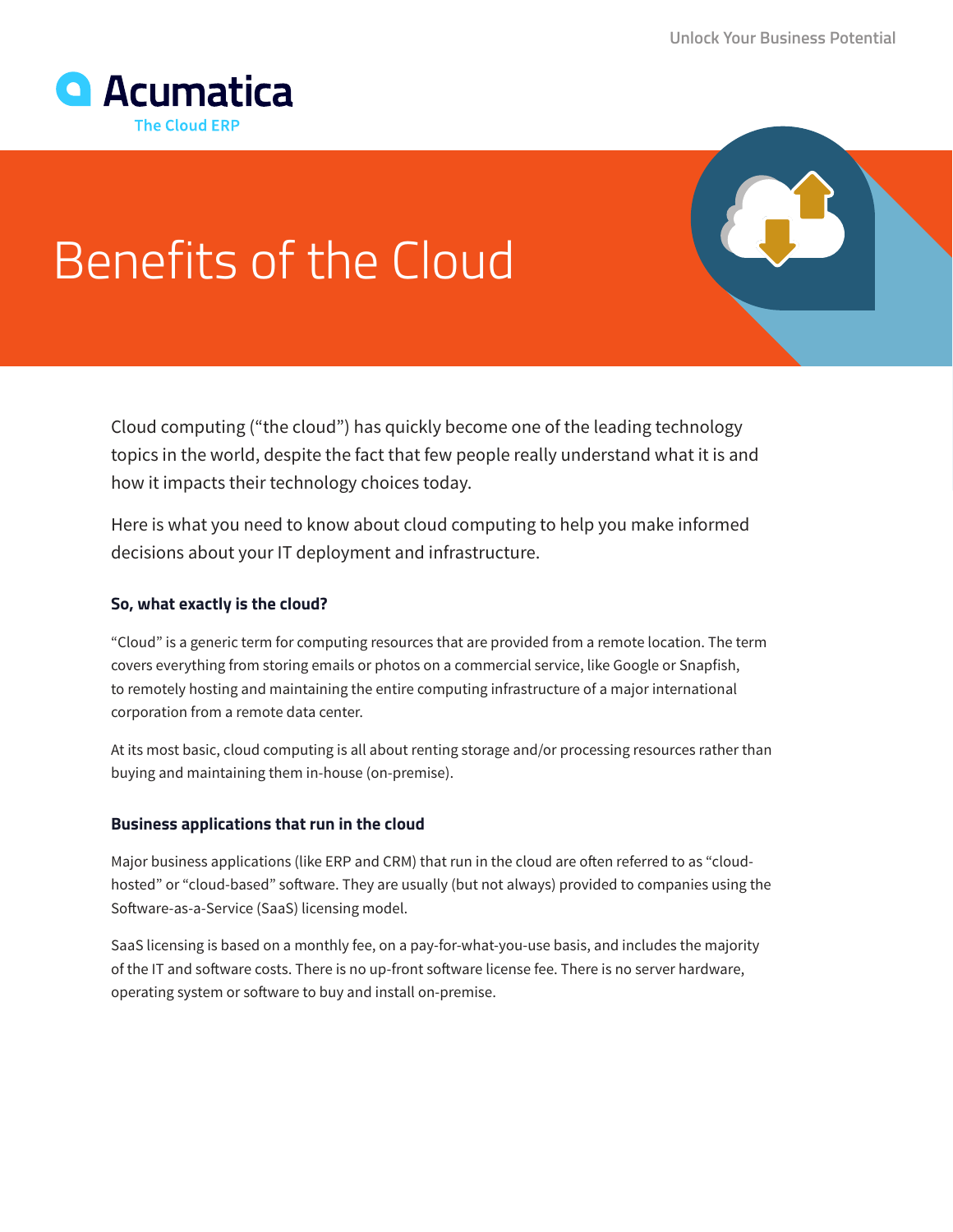#### **The differences between SaaS and on-premise business applications**

Cloud / SaaS deployment is very different from traditional on-premise installations from a financial perspective. Traditional software licensing involves an up-front capital cost for the software license and purchase and installation of the hardware, operating system, database, etc. With SaaS, all operating costs are built into the monthly fee.



Some suppliers and advocates claim that implementation is much faster with cloud/SaaS ERP. While there is some savings in not having to install the hardware and software, all remaining implementation tasks apply equally to on-premise and cloud/SaaS implementations.



On-premise implementations also require on-going support and maintenance costs, including: backups, disaster recovery, performance tuning of the servers, load balancing the applications in peak times, and insuring business level security is in place. With the cloud, these support and maintenance costs are typically absorbed into an SaaS monthly fee, usually at a savings.

Cloud / SaaS is also extremely scalable. As a company and its computing needs grow and change, you can add or remove users, add hardware, etc. instantly and painlessly with a phone call to your provider who will change the resources and adjust the monthly fee accordingly.

## **SaaS deployment options: Single-tenant or multi-tenant**

There are many variations of cloud-based SaaS applications, but the majority can be classified as either single-tenant or multi-tenant.

Single-tenant SaaS is hosting of the very same kind of applications that you would get in a traditional on-premise purchase. Your applications and data are separately installed and managed in the cloud and accessed through the Internet or leased lines.

In multi-tenant SaaS, there is one instance (one copy) of the software and each user company has its own separate (and secured) database that includes application tailoring for the way they want to use the software. On the plus side, all users are always up-to-date with the latest enhancements and fixes, since they are all operating with the same software. The downside is that user companies have limited control over the software they depend upon and modifications and interfaces to outside systems can sometimes be problematic.

With on-premise ERP software deployment, and slightly less so with single-tenant SaaS, you are in control of the implementation, configuration and support. You can modify and interface as appropriate. You control the upgrade cycle. With multi-tenant, these responsibilities are shared with your provider according to the terms of the specific contract arrangement.